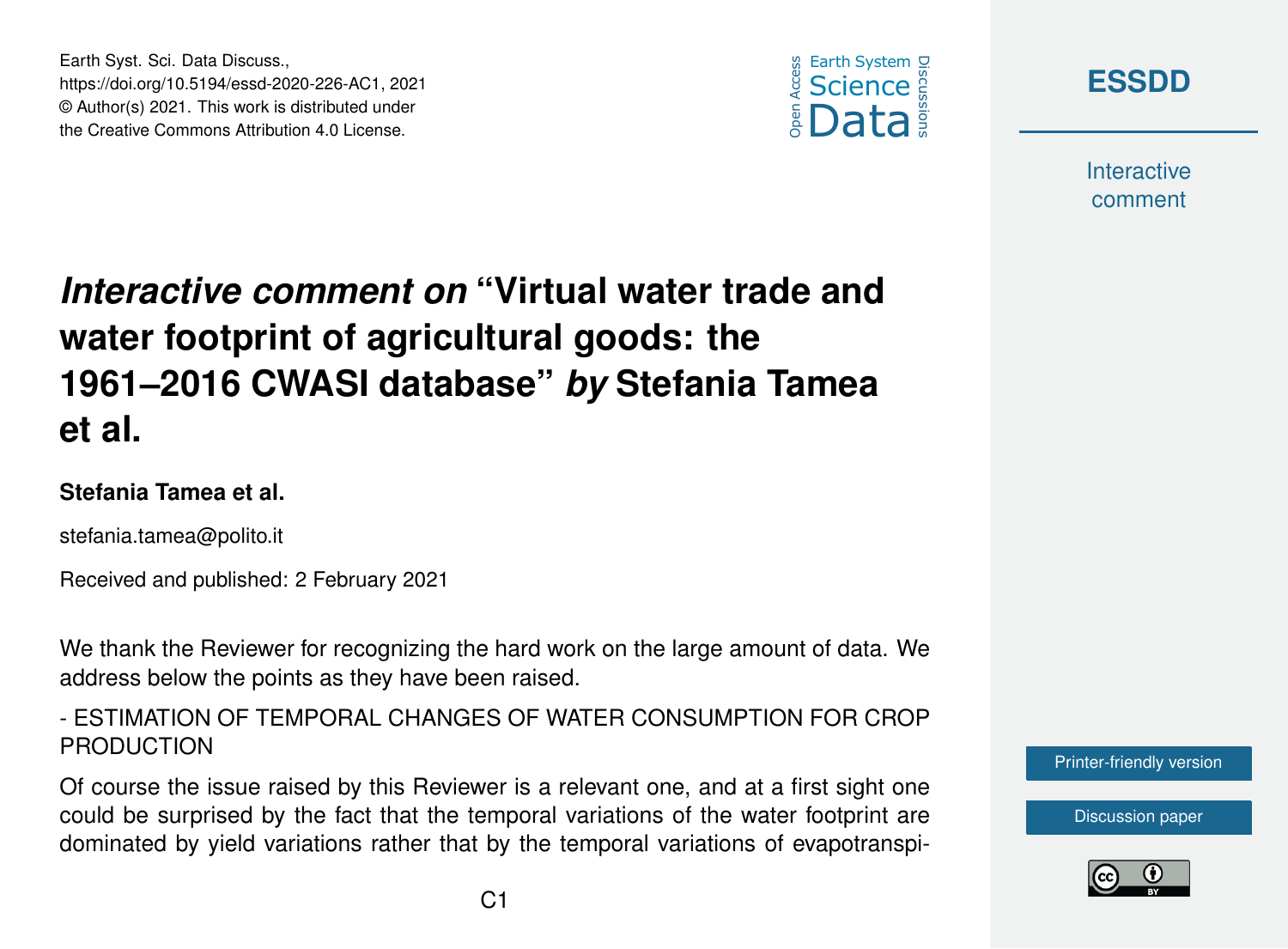ration at the yearly scale (by considering the two factors composing the crop water footprint). This finding has been already substantiated in Tuninetti et al. (2017) via a robust data-based analysis (further details and extensions are found below), but some comments are indeed deserved regarding the reason why this occurs, which are mainly two in our understanding: (i) Evapotranspiration fluctuates more intensely in space than in time, due to its strong relation with the radiation balance; in the method we adopt, spatial variations of evapotranspiration are accounted for by referring to the data by Mekonnen and Hoekstra (2010). (ii) In contrast, crop yield fluctuations are very intense both in space and in time, since crop yield variations adsorb the variability of agronomical techniques, mechanization, soil fertility, and also water availability (among others). By getting back to the comment "Water consumption is highly dependent on the climate condition of the production area (e.g. precipitation amount and pattern, temperature, soil conditions, etc.), which can temporally vary in a production area. The approach adopted by authors ignores such crucial aspects of water demand for crop.", we can reassure this Reviewer that indeed our approach does not ignore such crucial aspects. We are sorry for not having clearly outlined these points in the previous version of the manuscript: the text will be amended to better explain our approach. Some additional details on this issue are reported below.

The method used to estimate the temporal evolution of the unit water footprint, or Fast-Track method, is a simplified method introduced in a peer reviewed publication (Tuninetti et al., 2017). There, the Fast-Track method has been verified by comparing the unit water footprint obtained with the simplified approach with estimates obtained by applying a complete water footprint estimation model based on a daily soil water balance fed by year-specific hydro-climatic variables. Despite year to year variations, errors associated to the Fast-Track method, i.e. to the hypothesis of keeping a constant evapotranspiration and let only agricultural yield change, are within a 10% range. This error is comparable to the one affecting estimates based on different models and is therefore negligible in practical terms. We refer to the original paper (Tuninetti et al., 2017) for details and specifications. The Tuninetti's paper has been the basis for the

### **[ESSDD](https://essd.copernicus.org/preprints/)**

**Interactive** comment

[Printer-friendly version](https://essd.copernicus.org/preprints/essd-2020-226/essd-2020-226-AC1-print.pdf)

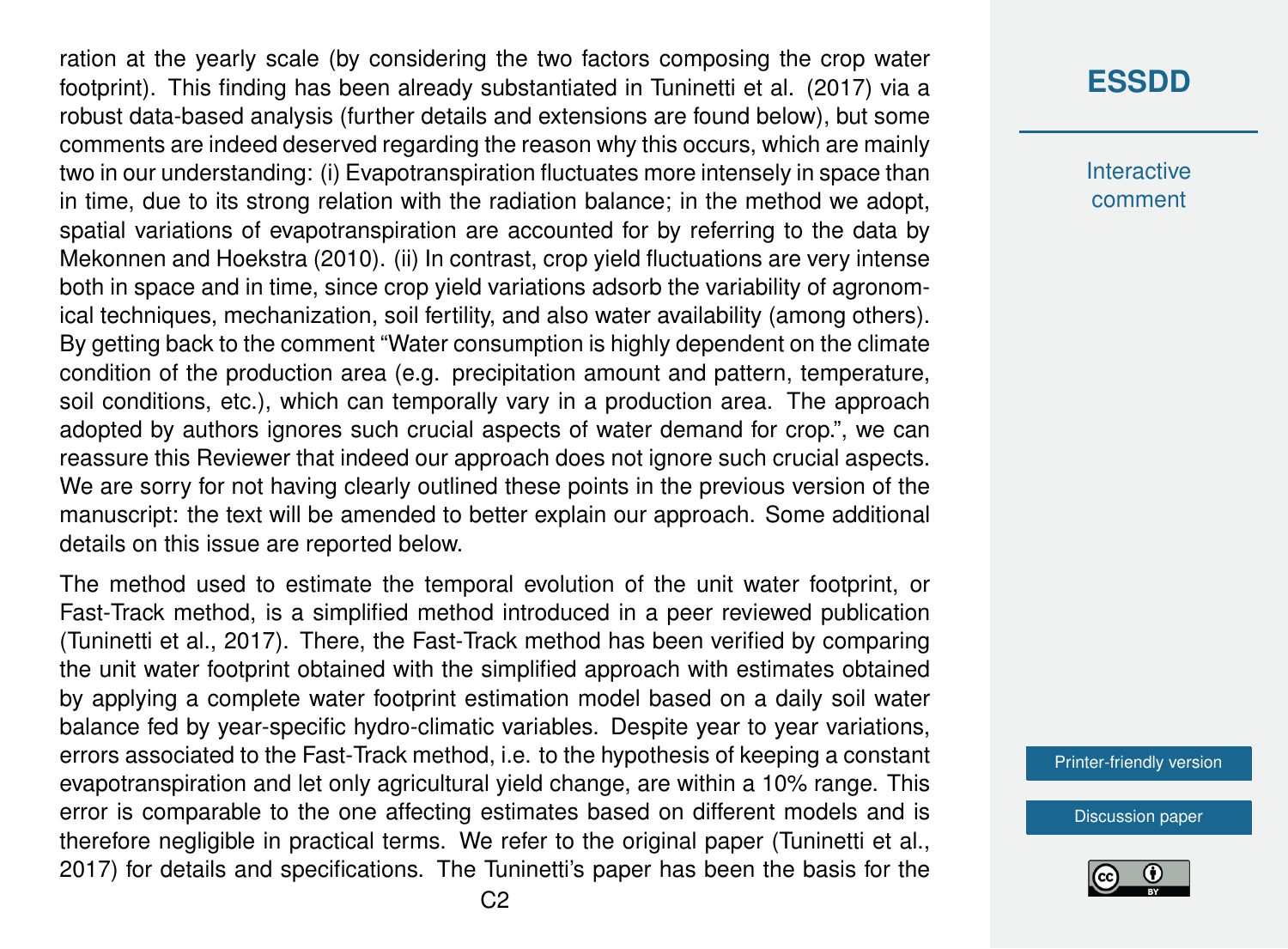database presented in this manuscript; it underwent a full peer review process and it is now well regarded in the relevant literature, with none of the citing papers highlighting problems with the method. For the Reviewer's reference, we are able to include here some additional material about the Fast Track method, further reinforcing our point. We attach below a Figure showing a validation for some additional crops, considering years 1961, 1971, 1981 and all years in the range 1991-2004. The choice of additional crops aims at covering a large fraction of food production worldwide and at diversifying the crops' characteristics (growing seasons, sensibility to water stress and fraction of irrigated production). The differences in unit WF are comparable to the results in Tuninetti et al (2017) and although the variability (error) may occasionally be larger than 10%, the results further confirm the great performance of the Fast Track approach on a wide range of crops.

In addition to the above considerations, another point should be mentioned. We agree with the Reviewer that water consumption of crops (evapotranspiration) is dependent on hydro-climatic conditions (precipitation, temperature, . . .). However the unit water footprint is less sensitive to them, because it is defined as the ratio between evapotranspiration and agricultural yield, both reacting to hydro-climatic fluctuations with equal signs (see, e.g., Doorenbos et al, 1979). Furthermore, it should be noticed that the sum of green and blue water volumes (the "consumptive" water footprint) is considered in the present database. While the separate contributions of green and blue water may be more affected by year-specific hydro-climatic conditions, the sum of the two terms is less sensitive to these conditions, further reducing the overall error associated to the simplified estimation of uWF with the Fast Track method. As mentioned, the strengths and weaknesses in the approach used to derive the database have now been stated more clearly in Section 3.1 and in the Conclusions. Also, we have added a cautionary note in the Conclusions to use single-year data with care and to put them in a temporal perspective or multi-year average, in order to avoid misinterpretations of year-specific results.

### **[ESSDD](https://essd.copernicus.org/preprints/)**

**Interactive** comment

[Printer-friendly version](https://essd.copernicus.org/preprints/essd-2020-226/essd-2020-226-AC1-print.pdf)

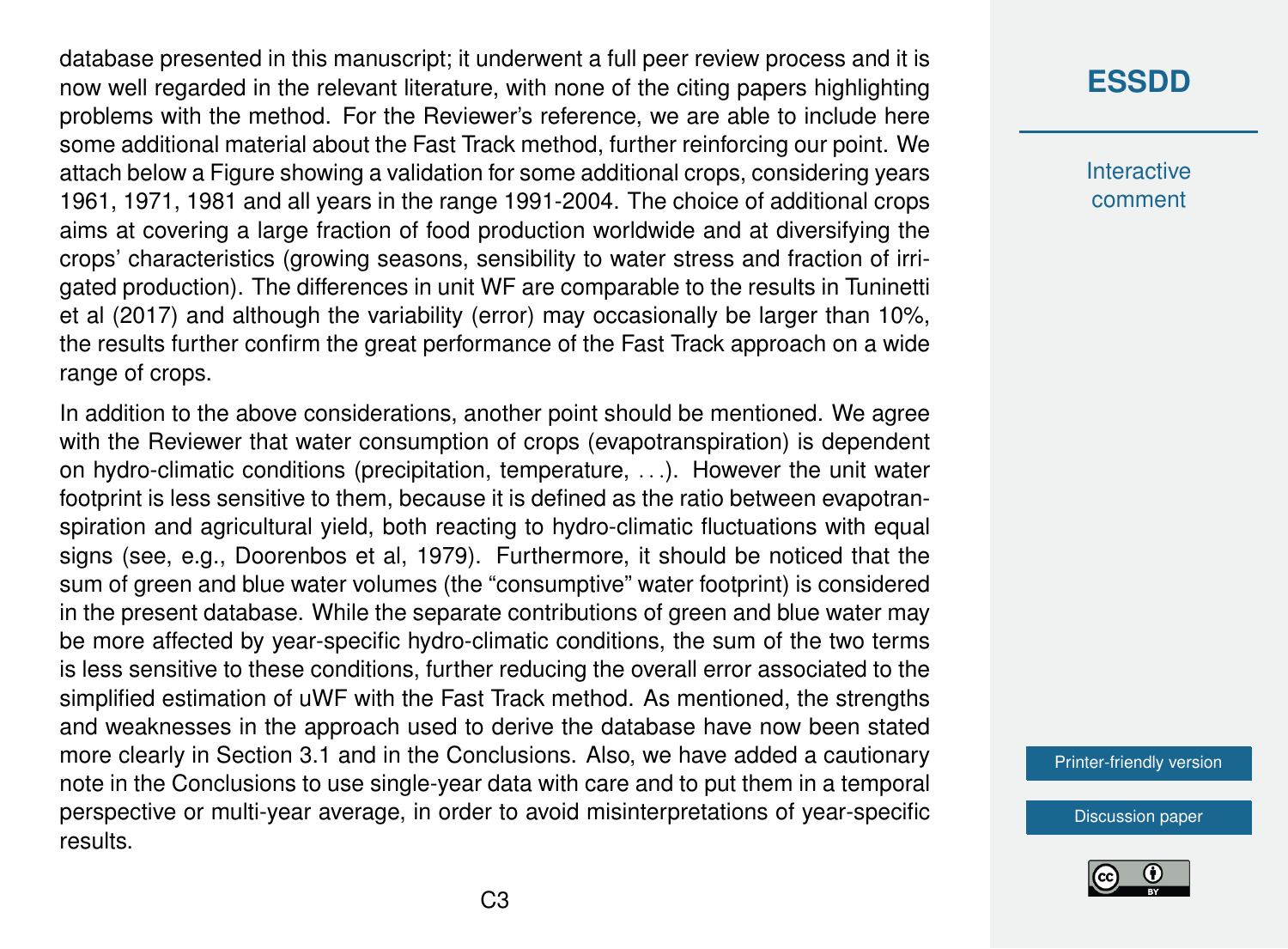#### - THE VALUE OF TEMPORAL ANALYSIS OF WATER CONSUMPTION OF A CROP

A large body of literature based on the WaterStat database uses values averaged over a decade centered on year 2000. The time-varying database that we are proposing enables quantitative analyses in different periods, and in particular it enables analyses about more recent years, with updated unit water footprint values. The water footprint and virtual water trade literature includes many contributions that address a temporal evolution without including the time-varying unit WF: these studies can be updated and discussed in view of the new data and additional knowledge that is becoming available to the scientific community. Moreover, some literature ("at its infancy", cit. from Hoekstra, 2017) is moving in the direction of making projections and future scenarios of water use for food production and trade. How can we try to predict the future without knowing about the past evolution? The database may therefore serve as a unique starting point for any analyses considering the temporal evolution in the past and in the future of the crop water footprint, with very significant potential implication for the users of the database.

#### - CROP WATER CONSUMPTION IS NOT WATER FOOTPRINT

The database includes, for as many products and years as possible, a differentiation between the unit WF of production and the unit WF of consumption. The latter takes into account, besides the locally produced goods, also the imported fraction of goods considering their country of origin, based on the procedure proposed by Kastner et al (2011). In this way, the unit WF takes into account the unit WF of the goods in the countries of production and the role of international trade. As for the use of the "Water Footprint" terms, we are aware of the ISO standard, which has now been mentioned in the manuscript but we are also aware of the large body of literature about the water footprint that originated from prof. Hoekstra's work and the Water Footprint Network. We are following his same approach, taking a bottom-up approach as specified in the Introduction. However, with the important improvements introduced in this manuscript (i.e., the separation between the production and supply unit WF and the tracing back **Interactive** comment

[Printer-friendly version](https://essd.copernicus.org/preprints/essd-2020-226/essd-2020-226-AC1-print.pdf)

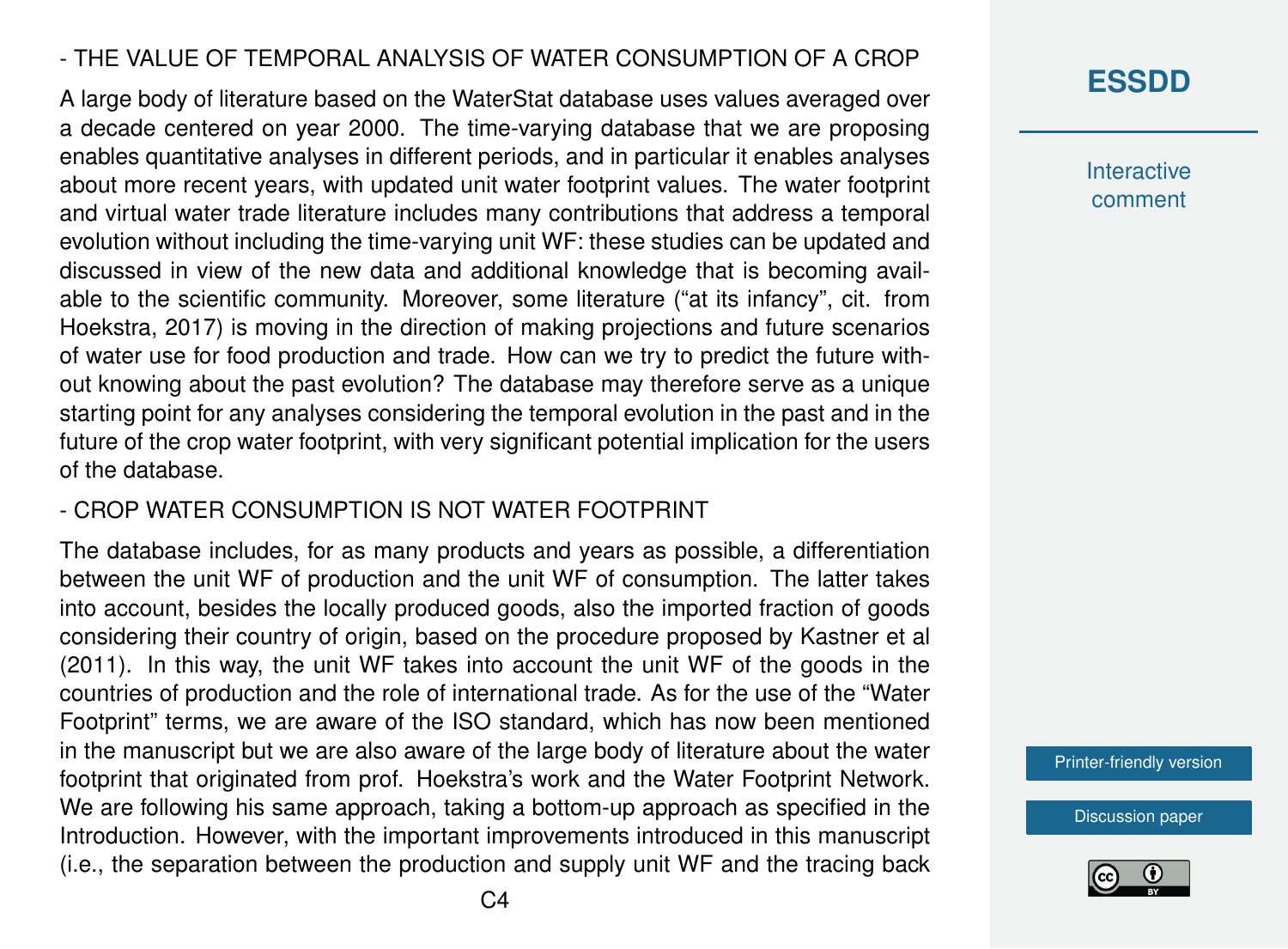of origin country of traded goods) we are improving upon previous limitations of this approach, bridging towards the top-down approach and offering a new database at the state-of-the-art in the field.

#### CITED REFERENCES

Doorenbos, J., Kassam, A., Bentvelsen, C., Yield response to water, FAO Irrigation and Drainage Paper, Food and Agriculture Organization, 1979.

Hoekstra, A.: Water footprint assessment: evolvement of a new research field, Water Resour. Manage., 31, 3061-3081, doi: 10.1007/s11269-017-1618-5, 2017.

Kastner, T., Kastner, M., Nonhebel, S.: Tracing distant environmental impacts of agricultural products from a consumer perspective, Ecol. Econ., 70 (6), 1032-1040, doi: 10.1016/j.ecolecon.2011.01.012, 2011.

Tuninetti, M., Tamea, S., Laio, F., and Ridolfi, L.: A Fast Track approach to deal with the temporal dimension of crop water footprint, Environ. Res. Lett., 12 (7), 074010, doi: 10.1088/1748-9326/aa6b09, 2017.

## **[ESSDD](https://essd.copernicus.org/preprints/)**

**Interactive** comment

[Printer-friendly version](https://essd.copernicus.org/preprints/essd-2020-226/essd-2020-226-AC1-print.pdf)



Interactive comment on Earth Syst. Sci. Data Discuss., https://doi.org/10.5194/essd-2020-226, 2020.